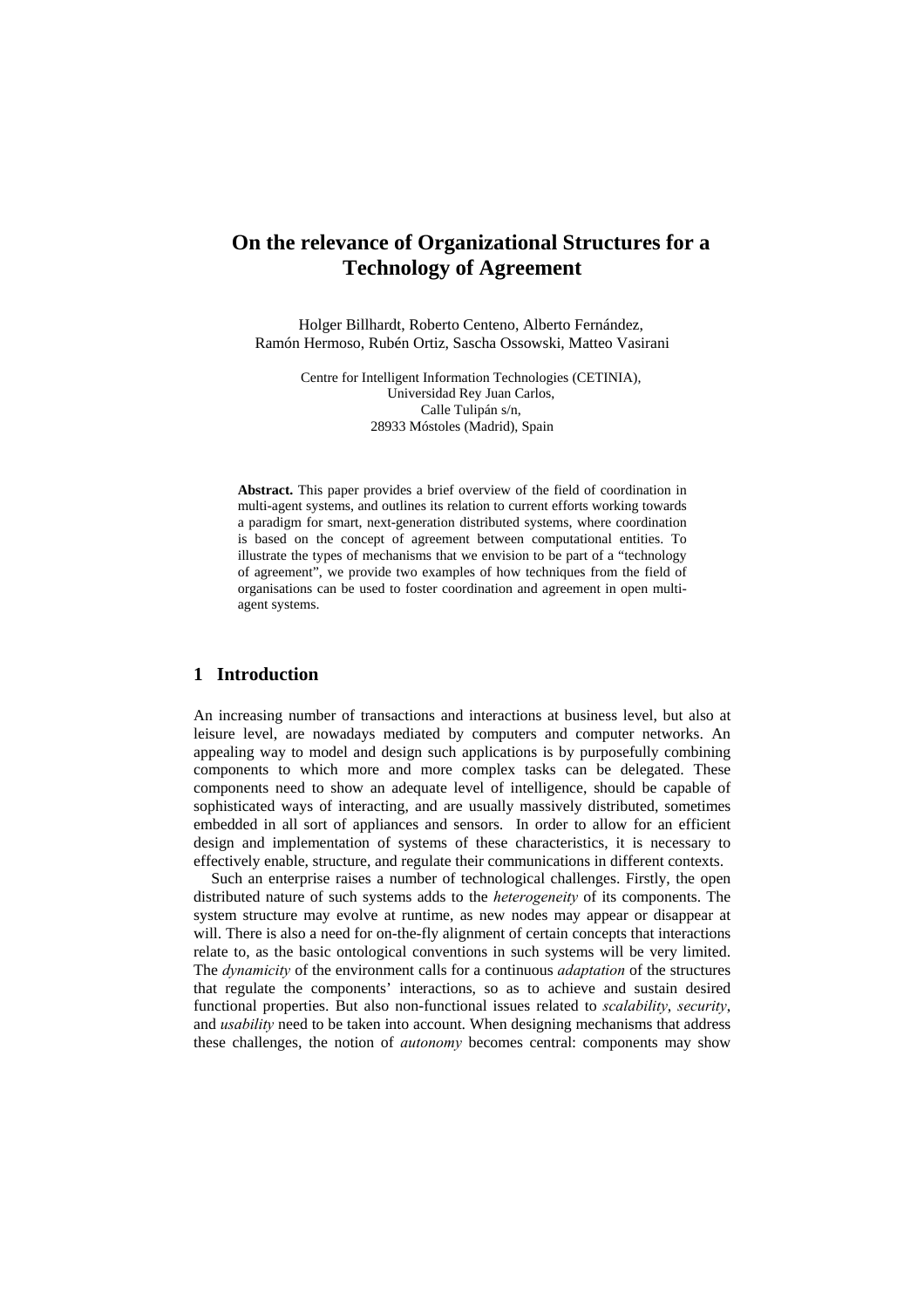complex patterns of activity aligned with the different goals of their designers, while it is usually impossible to directly influence their behaviour from the outside.

Coordination in multi-agent system (MAS) aims at harmonising the interactions of multiple autonomous components or agents. Therefore, it appears promising to review different conceptual frameworks for MAS coordination, and to analyse the potential and limitations of the work done in that field with regard to some of the aforementioned challenges.

This paper is organised as follows. Section 2 provides a brief overview of coordination in MAS, identifies the notion of *agreement* as a centrepiece of an integrated approach to coordination in open distributed systems, and outlines some research topics related to the vision of a technology of agreement. Section 3 provides examples of how organisational structures can be used to instil coordination and agreement in open multi-agent systems, in the realm of matchmaking and trust mechanisms. Some conclusions are drawn in Section 4.

### **2 Coordination and Agreement in Multi-agent Systems**

Maybe the most widely accepted conceptualisation of coordination in the MAS field originates from Organisational Science. It defines coordination the *management of dependencies* between organisational activities [20]. In a multi-agent setting, the subjects whose activities need to be coordinated are the agents, while the entities between which dependencies are usually goals, actions or plans. Depending on the characteristics of the MAS environment, a taxonomy of dependencies can be established, and a set of potential coordination actions assigned to each of them (e.g. [36], [23]). Within this model, the *process* of coordination is to accomplish two major tasks: first, a *detection* of dependencies needs to be performed, and second, a *decision* respecting which coordination action to apply must be taken. A coordination *mechanism* shapes the way that agents perform these tasks [21].

From a *macro-level* (MAS-centric) perspective, the outcome of coordination can be conceived a "global" plan (or decision, action etc.). This may be a "joint plan" [28] if the agents reach an explicit agreement on it during the coordination process, or just the sum of the agents' individual plans (or decisions, actions etc. − sometimes called "multi-plan" [24]) as perceived by an external observer. Roughly speaking, the quality of the outcome of coordination at the macro-level can be evaluated with respect to the agents' joint goals or the desired functionality of the MAS as a whole. If no such notion can be ascribed to the MAS, other, more basic features can be used instead. A good result of coordination, for instance, often relates to "efficiency", which frequently comes down to the notion of Pareto-optimality. The amount of resources necessary for coordination (e.g. the number of messages necessary) is also sometimes used as a measure of efficiency.

The dependency model of coordination appears to be particularly adequate for *representing* relevant features of coordination problems in MAS. Frameworks based on this model have been used to capture coordination requirements in a variety of interesting MAS domains (e.g. [8]). Still, dependency detection may become a rather knowledge intensive task, which is further complicated by incomplete and potentially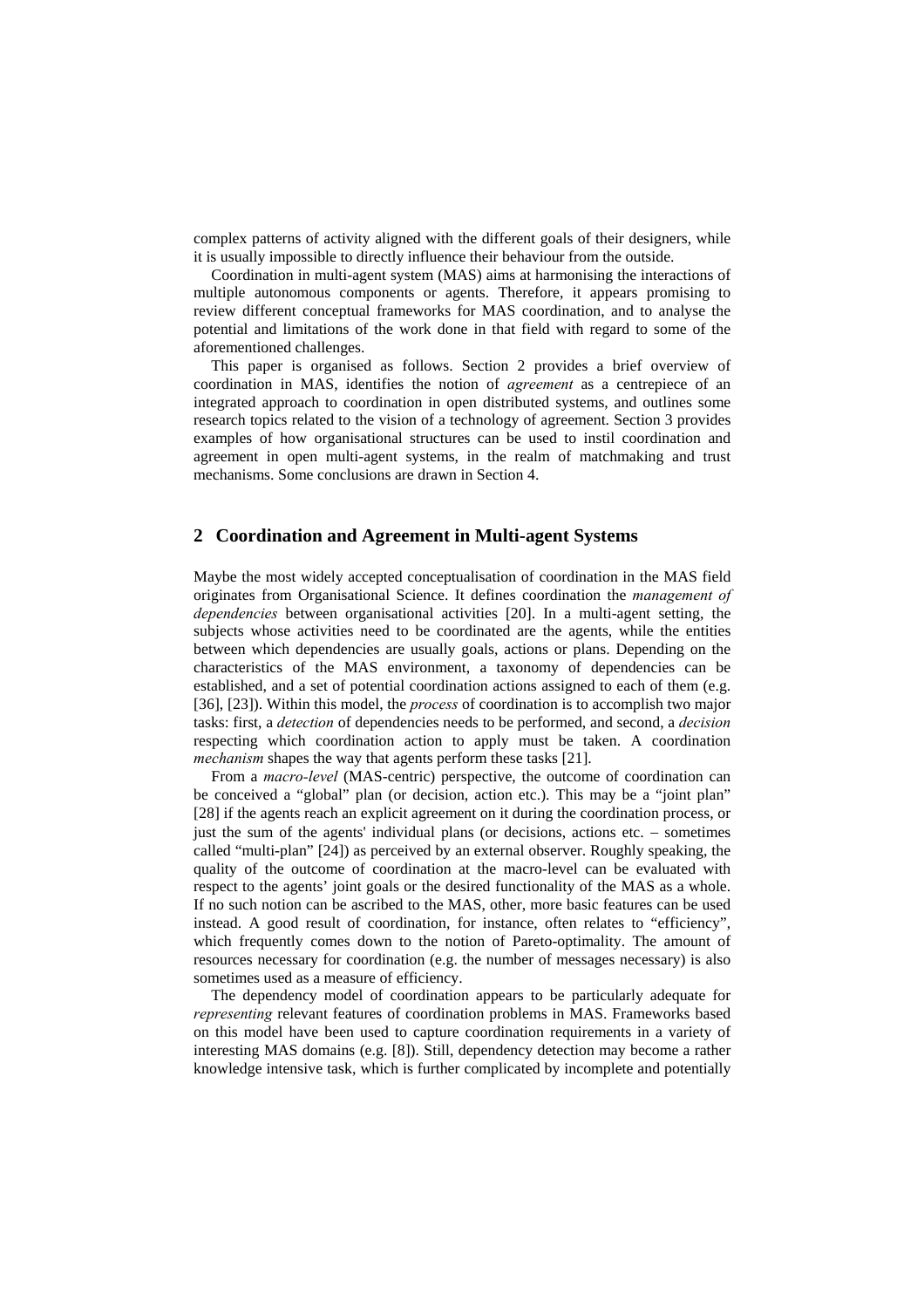inconsistent local views of the agents. From a design perspective, coordination is probably best conceived as the effort of *governing the space of interaction* [5] of a MAS, as the basic challenge amounts to how to make agents converge on interaction patterns that adequately (i.e. instrumentally with respect to desired MAS features) solve the dependency detection and decision tasks. A variety of approaches that tackle this problem can be found in the literature, shaping the interaction space either directly, by making assumptions on agent behaviours and/or knowledge, or indirectly, by modifying the agent's environment [30] (e.g. the MAS infrastructure [22], or the institutional context [10]). The applicability of these mechanisms depends largely on the number and type of assumptions that one may make regarding the possibility of manipulating agent programs, agent populations, or the agents' environment. This, in turn, is dependent on the characteristics of the coordination problem at hand.

From the point of view of an individual agent, the problem of coordination boils down to finding the sequence of actions that, given the regulations within the system (or, if this possible in a certain environment, the expected cost of transgressing them), best achieves its goals. In practice, this implies a series of non-trivial problems. Models of coalition formation determine when and with whom to form a team for the achievement of some common (sub-) goal, and how to distribute the benefits of synergies that arise from this cooperation [32]. Distributed planning approaches [9] determine how to (re-)distribute tasks among team members and how to integrate results. From an individual agent's perspective, the level of trustworthiness of others is central to almost every stage of these processes, so as to determine whether other agents are likely to honour the commitments that have been generated [33].

Several quite different approaches and mechanisms coexist under the "umbrella" of the term coordination in MAS [25]. Not all of them are relevant to the challenges for the design of open distributed systems outlined in the introduction. For instance, the whole set of *coupled* coordination mechanisms [35] are effectively useless for the purpose of this paper, as they require having a direct influence on the agent programs. On the other hand, the problem of semantic interoperability is usually outside the scope of MAS coordination models and languages.

The notion of *agreement* among computational agents appears to be better suited as the fundamental notion for the proposal outlined in this paper. Following a recent research effort in the field of "Agreement Technologies" [1], the process of agreement-based coordination can be conceived based on two main elements:

- (1) a normative context, that determines the rules of the game, i.e. interaction patterns and additional restrictions on agent behaviour; and
- (2) a call-by-agreement interaction method, where an agreement for action between the agents that respects the normative context is established first; then actual enactment of the action is requested.

Methods and mechanisms from the fields of *semantic alignment*, *norms*, *organization*, *argumentation and negotiation*, as well as *trust and reputation* are envisioned be part of a "sandbox" to build software systems based on a technology of agreement [1].

*Semantic* technologies should constitute a centrepiece of such an enterprise as semantic problems pervade all the others. Solutions to semantic mismatches and alignment of ontologies [4] are needed to have a common understanding of norms or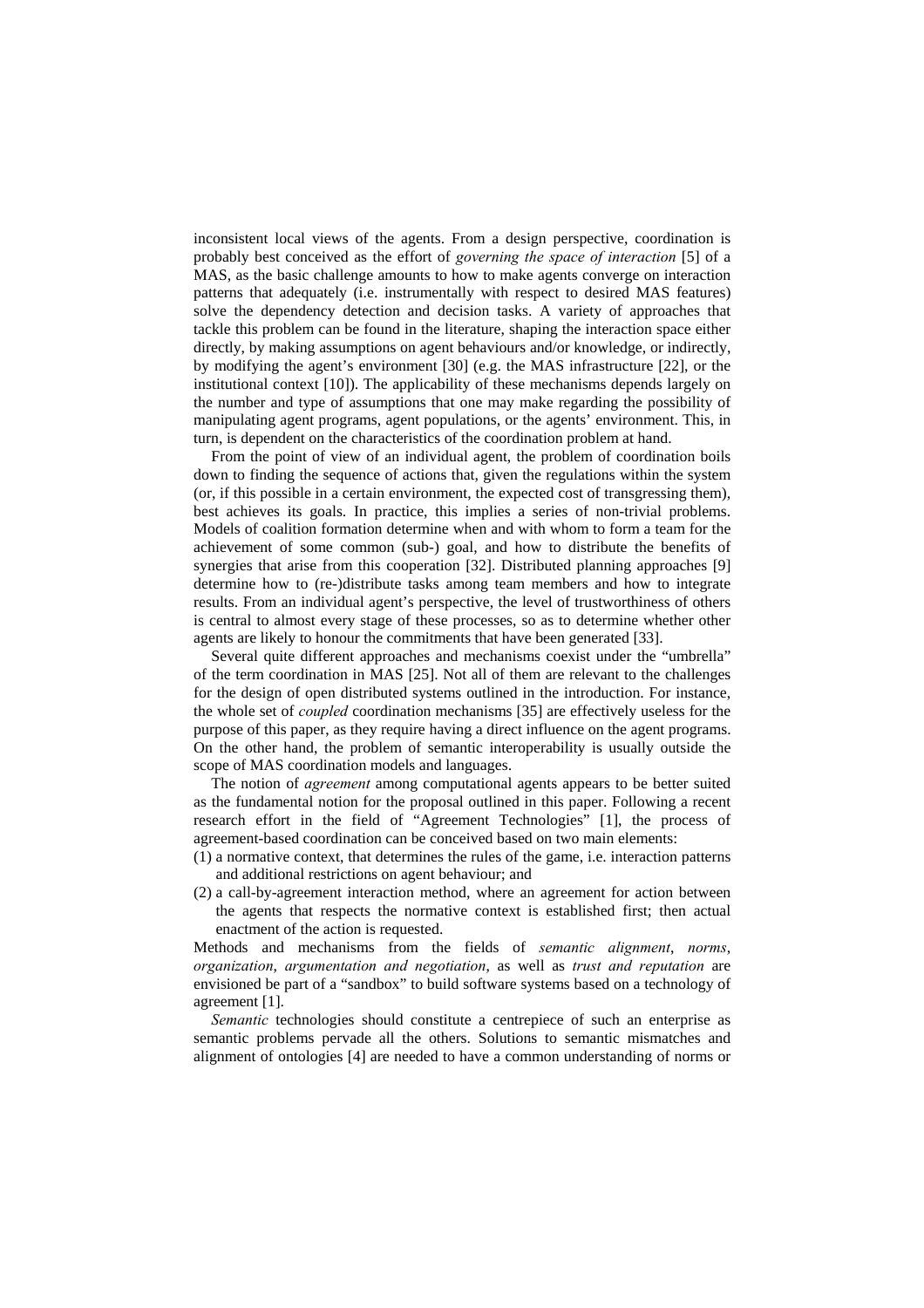of deals, just to put two examples. As we will illustrate in the next section, the use of semantics-based approaches to service discovery and composition will allow exploring the space of possible interactions and, consequently, shaping the set of possible agreements [12].

At system-level, *norms* are needed to determine constraints that the agreements, and the processes to reach them, have to satisfy. Reasoning about a system's norms is necessary at design-time to assure that the system has adequate properties, but it may also be necessary at run-time, as complex systems usually need dynamic regulations [14]. *Organisational* structures further restrict the way agreements are reached by fixing the social structure of the agents: the capabilities of their roles and the relationships among them (e.g. power, authority) [3].

Moving further towards the agent-level, *negotiation* methods are essential to make agents reach agreements that respect the constraints imposed by norms and organisations. These methods need to be complemented by an argumentation-based approach: by exchanging arguments, the agents' mental states may evolve and, consequently, the status of offers may change [2] [6]. Finally, agents will need to use *trust* mechanisms that summarise the history of agreements and subsequent agreement executions in order to build long-term relationships between the agents [34].

Of course, these methods should not be seen in isolation, as they may well benefit from each other. For instance, in certain situations trust mechanisms may take advantage of the roles structures included in an organisational model, so as to improve their performance when only limited information about previous interactions is available.

## **3 Organizational structures and agreement**

This section intends to illustrate the types of mechanisms that we envision being part of the agreement technology "sandbox" mentioned previously. In particular, we will provide examples of how organisational structures can be used to foster coordination and agreement in open MAS.

Organisational models underlying approaches such as Agent-Group-Role [11], MOISE [16], or RICA [31] provide a rich set of concepts to specify and structure mechanisms that govern agent interactions through the corresponding infrastructures or middleware. A key notion in most organisational models is the concept of role. Roles can often be organised in a taxonomy, which can be modelled as a pair  $\leq R$ ,  $\leq$ *>* where *R* is the set of concepts representing roles and ≤ is a partial order among *R.*

In section 3.1, we show how role taxonomies can be used to locate suitable interactions partners, by providing additional information regarding the usability of services in a certain interaction context. Section 3.2 outlines how such taxonomies can be used for the bootstrapping of reputation mechanisms, when only limited information about past interactions is available in the system.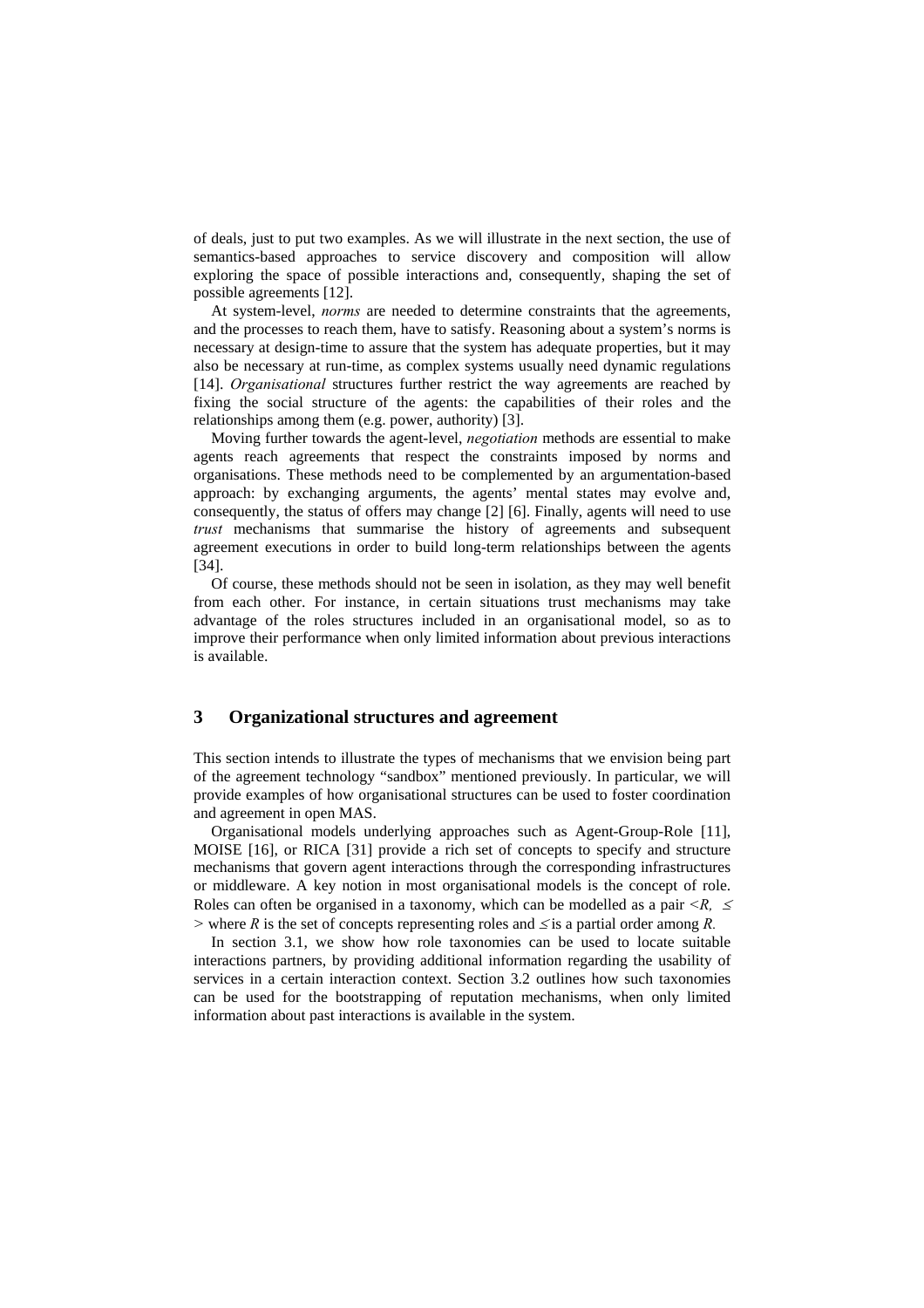#### **3.1 Organisational structures and matchmaking mechanisms**

Our first example refers to service-oriented MAS where the capabilities of agents are modelled in the shape of services which, in turn, are described by some standard service description language. In the following we present our approach to enriching service descriptions with organisational information. For this purpose, we first introduce simple languages for representing role-based service advertisements and service requests.

A service advertisement *S* is a set of pairs so that

$$
S \subseteq \left\{  \mid r \in R, \rho = \bigvee_{i=1}^{n} \bigwedge_{j=1}^{m} r_{ij}, r_{ij} \in R \right\}
$$

In this definition, *r* is the role played by the provider in the interaction, and  $\rho$  is a set of roles that must be played by the requester agent for the correct accomplishment of the service, given by a formula in disjunctive normal form (DNF).

A service request *Q* is a set of pairs so that

$$
Q=<\rho,C>, \rho=\mathop{\vee}\limits_{i=1}^{n}\mathop{\wedge}\limits_{j=1}^{m}r_{ij}, r_{ij}\in R, C\subseteq R
$$

Again,  $\rho$  is a DNF role expression (usually atomic) specifying the searched provider roles, and *C* is a set of roles that define the *capabilities* of the requester (the roles it is able to play).

Although organisational information is not a first-class citizen in service description languages such as  $OWL-S<sup>1</sup>$  or  $WSMO<sup>2</sup>$ , it is not difficult to incorporate it into them. In OWL-S, for instance, we propose to include the role description as an additional parameter, called *Service\_Roles*, in the case of service descriptions (*r* and <sup>ρ</sup> are mapped to *providerRole* and *dependingRoles* tags, respectively), and *Query\_Roles* for service requests (ρ and *C* are mapped to *SearchedProviderRoles* and *CapabilityRoles*) [12].

In many multi-agent settings, this kind of organisational information can be used to complement standard I/O based matchmaking in order to improve its performance. We set out from the following requirements to define a semantic match function between two roles:

- 1. It must return a real number in the range [0..1] (degree of match or *dom*), with a higher value the more similar the concepts are (1 if  $r_1=r_2$ ).
- 2. It must consider the distance between both concepts (roles) in the ontology: the greater the distance, the less similar are the concepts (decreasing function).
- 3. The change of *dom* per unit must decrease inversely with the distance (e.g., the step from 1 to 2 is more relevant than 5 to 6).
- 4. The  $dom(r_1, r_2)$  must be independent of the height of the taxonomy and its location within it.
- 5. The logical relation between the two roles (i.e. the subsumption relation) must be taken care of. This is the most important criterion to take into account.

 <sup>1</sup> http://www.daml.org/services/owl-s/

<sup>2</sup> http://www.wsmo.org/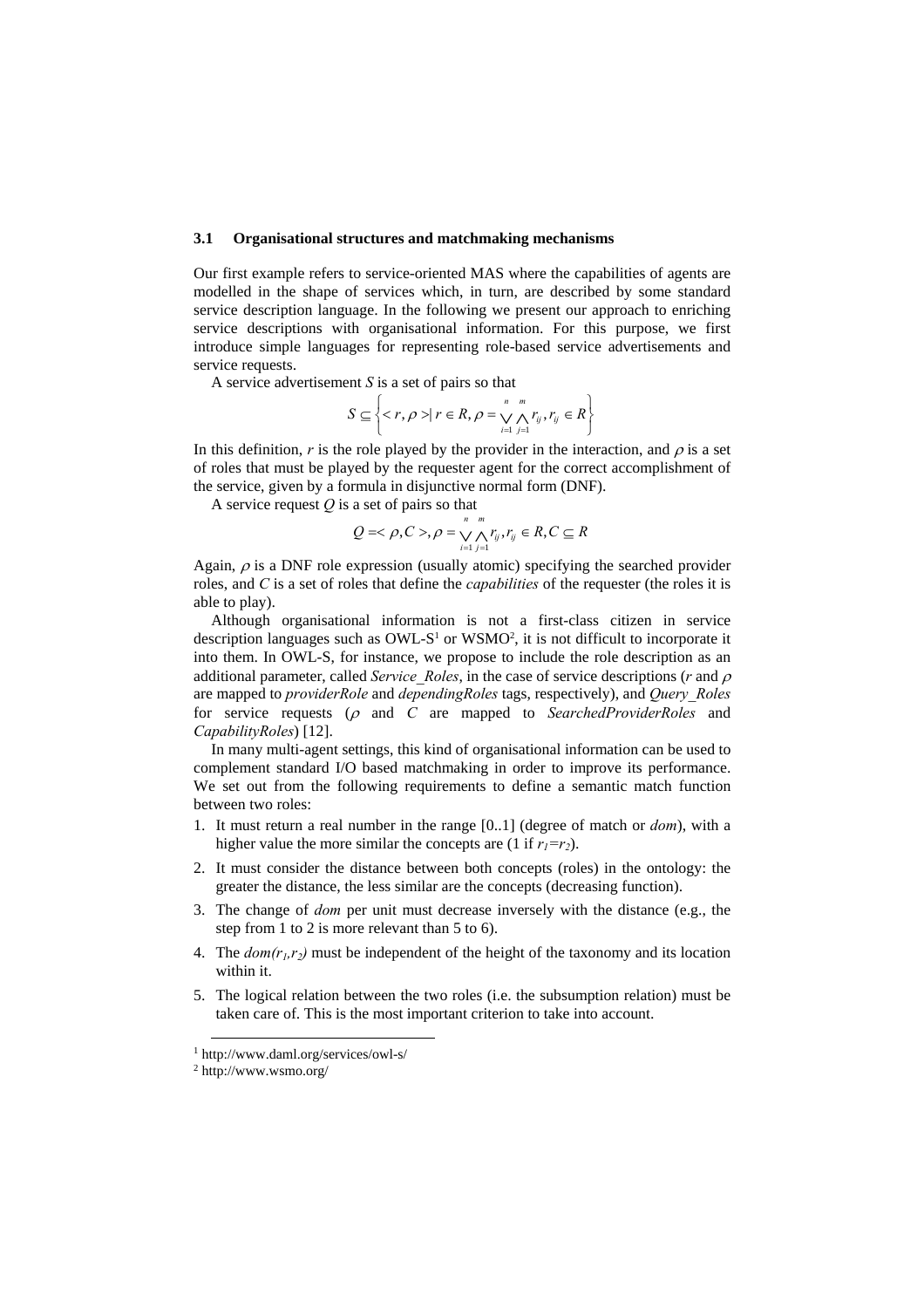Requirement 2 is addressed by using the measure proposed by Rada [27], consisting of the number of edges in the shortest path between two concepts in the taxonomy:

$$
dist(c_1,c_2) = depth(c_1) + depth(c_2) - 2 \times depth(lcs^3(c_1,c_2))
$$

Requirement 3 imposes a non-linear decreasing function. We use a typical exponential function here,  $e^{-dist(r_1, r_2)}$ , as it maintains its range in [0..1], is monotonically decreasing, is 1 when  $r_1=r_2$  (requirement 1), and it does neither depend on the height of the taxonomy nor on the global height of the roles (requirement 4).

In order to comply with requirement 5, we differentiate among the four levels of match proposed by Paolucci et al. [26] (advertisement *A* and request *Q*):

- *exact*: if  $r_A = r_O$
- *plug-in:* if  $r_A$  *subsumes*  $r_O$
- $subsumes:$  if  $r_0$  *subsumes*  $r_A$
- *fail*: otherwise

We take the final value, representing the degree of match, equal to 1 in case of an *exact* match, it varies between 1 and 0.5 in case of a *plug-in* match, stays between 0.5 and 0 in case of a *subsumes* match, and it is equal to 0 in case of a *fail*. So we only have to scale the value [0..1] to the ranges [0..0.5] and [0.5..1].

Based on these considerations, we define the degree of matching *dom* between two roles  $R_A$  and  $R_O$  as

$$
dom(R_A, R_Q) = \begin{cases} 1 & if \ R_A = R_Q \\ \frac{1}{2} + \frac{1}{2 \cdot e^{\|R_A, R_Q\|}} & if \ R_A \ is \ subclass \ of \ R_Q \\ \frac{1}{2} \cdot e^{\|R_A, R_Q\|} & if \ R_Q \ is \ subclass \ of \ R_A \\ 0 & otherwise \end{cases}
$$

where  $||R_A, R_0||$  is the distance between  $R_A$  and  $R_O$  (*dist*( $R_A, R_O$ )) in the role taxonomy (if there is a subsumption relation between them). By construction, this equation fits the requirements.

The *semantic match* between a service advertisement *S* and a query *Q* (service request) is done by searching the role in *S* that best matches the one in *Q*. The degree of match between a role in the request and a service advertisement, given the set of capabilities of the requester, is done by comparing the searched role with every other given role and returns the maximum degree of match. For each role in the advertisement, the match between the provider roles is made, as well as the match between the depending roles and the capabilities of the requester.

The minimum of both values is considered the degree of match. In case of logical expressions, the minimum is used as combination function for the values in a conjunction and the maximum for disjunctions (which always keep the value resulting of the combination within the range [0,1]). Details of the algorithm used to determine the degree of match between a service request and a service advertisement are described in [12].

 <sup>3</sup> Least common subsumer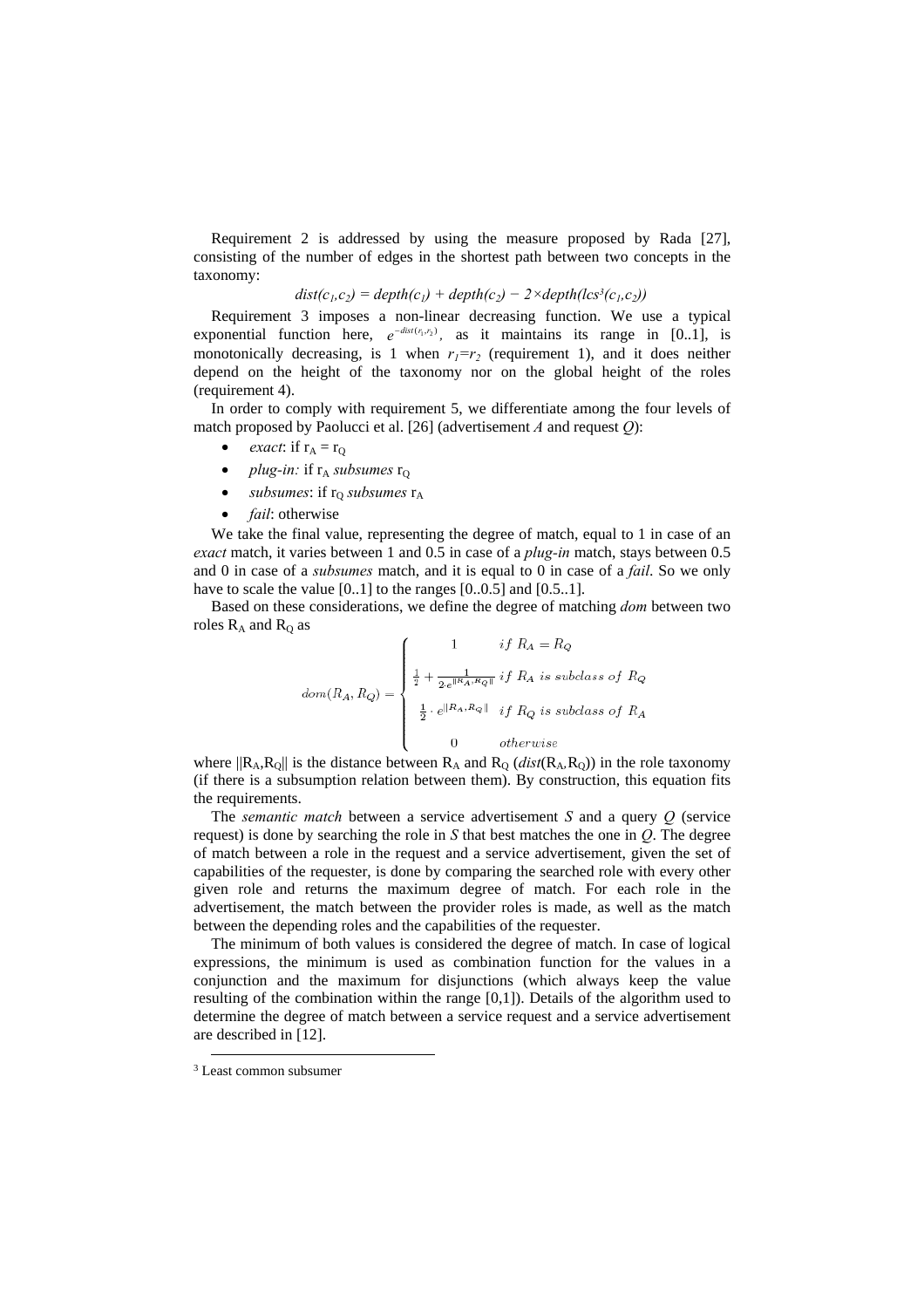Our approach is intended to be complementary to other general-purpose matchmakers. We have performed experiments combining an implementation of the semantic match between services (ROWLS) with OWLS-MX [19], one of the leading hybrid matchmakers available to-date. Comparing a combination of ROWLS and OWL-MX to a standalone use of the latter, we have found an improvement to both effectiveness and efficiency based on our test collection [12].

#### **3.2 Organisational structures and trust mechanisms**

The second example shows how an agent can use knowledge about the organisational structure to infer confidence in a situation when no previous experience about a specific interaction is available. Similar to other approaches [17][29], we set out from a trust model based on the idea of *confidence* and *reputation*. Both ratings evaluate the trustworthiness of other agents in a particular situation (e.g., playing a particular role in a particular interaction). *Confidence* is a local measure that is only based on an agent's own experiences, while *reputation* is an aggregated value an agent gathers by asking its acquaintances about their opinion regarding the trustworthiness of another agent. Thus, reputation can be considered as an external *social* measure. We define *trust* as a rating resulting from combining *confidence* and *reputation* values.

A typical scenario for the use of a trust model is the following. An agent *A* wants to evaluate the trustworthiness of some other agent *B* -- playing the role *R* -- in the interaction *I*. This trustworthiness is denoted as  $t_{A\rightarrow \langle B,R,I \rangle} \in [0..1]$ , measuring the trust

of *A* in *B* (playing role *R*) being a "good'' counterpart in the interaction *I*. When evaluating the trustworthiness of a potential counterpart, an agent can combine its local information (confidence) with the information obtained from other agents regarding the same counterpart (reputation).

Confidence,  $c_{A\rightarrow\langle B,R,I\rangle}$ , is collected from *A*'s past interactions with agent *B* playing

role *R* and performing interactions of type *I*. We call *Local Interaction Table* (LIT) an agent's data structure storing confidence values for past interactions with any counterpart the agent has interacted with. Each entry corresponds to a *situation*: an *agent* playing a specific *role* in a particular *interaction*. LIT<sub>A</sub> denotes agent *A*'s LIT. An example is shown in Table 1. Each entry in a LIT consists of: (i) the Agent/Role/Interaction identifier *<X,Y,Z>*, (ii) the confidence value for the issue  $(c_{A\rightarrow (X,Y,Z)})$ , and (iii) a reliability value  $(r_{A\rightarrow (X,Y,Z)})$ . The confidence value is obtained from some function that evaluates past experiences on the same situation.

We suppose  $c_{A\to (X,Y,Z)} \in [0..1]$  where higher values represent higher confidence.

| $\langle X,Y,Z\rangle$                | $c_{A\rightarrow\langle X,Y,Z\rangle}$ | $r_{A\rightarrow\langle X,Y,Z\rangle}$ |
|---------------------------------------|----------------------------------------|----------------------------------------|
| $\langle a_9,r_2,i_3\rangle$          | 0.2                                    | 0.75                                   |
| $\langle a_2,r_7,i_1\rangle$          | 0.7                                    | 0.3                                    |
|                                       |                                        |                                        |
| $\langle a_{9}, r_{2}, i_{5} \rangle$ | 0.3                                    | 0.5                                    |

**Table 1.** An agent's local interaction table  $(LIT_A)$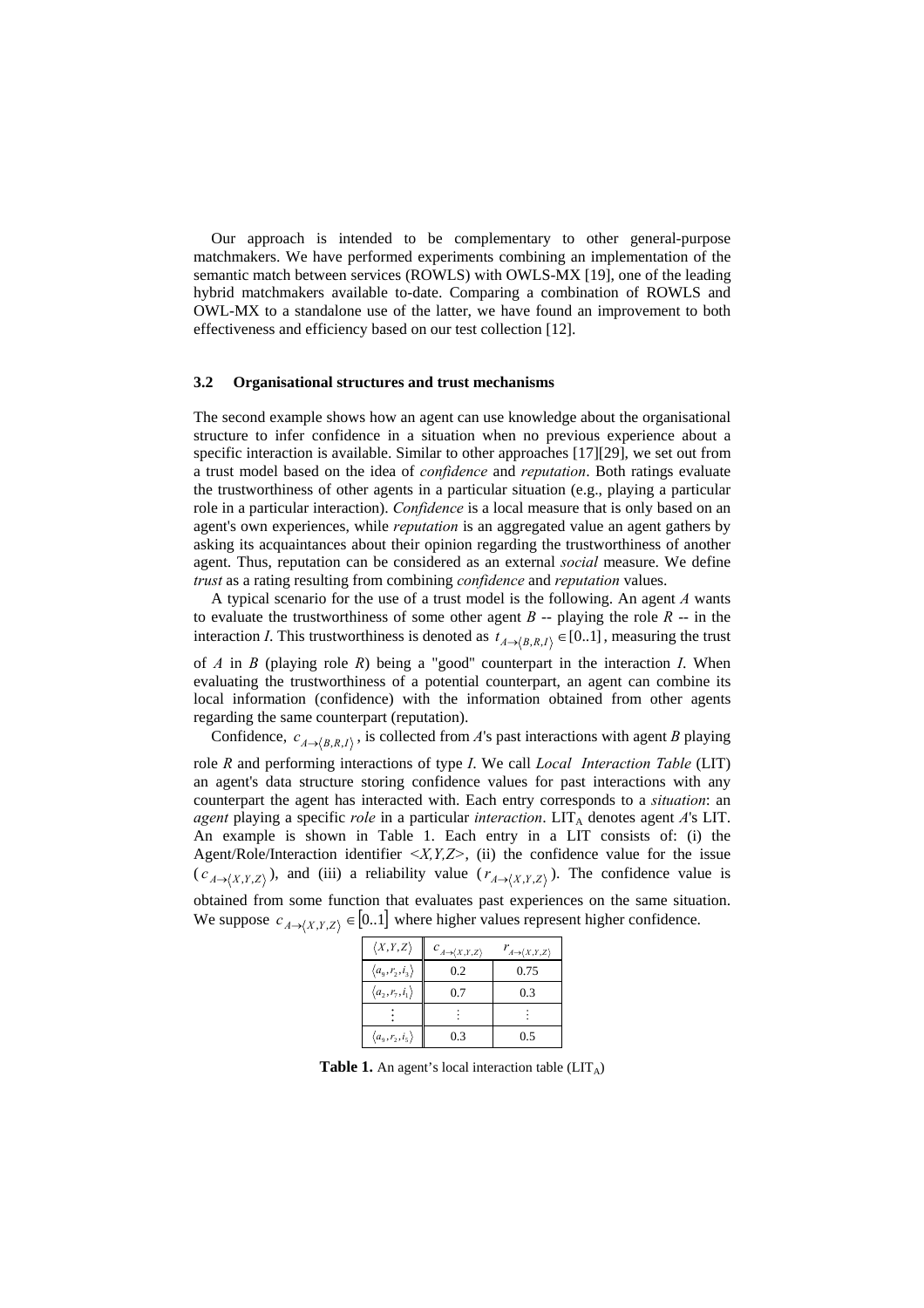Each direct experience of an agent regarding a situation  $\langle X, Y, Z \rangle$  changes its confidence value  $c_{A\rightarrow (X,Y,Z)}$ . In this sense, we suppose that the agents have some mechanism to evaluate the behaviour of other agents that they interact with. Let  $g_{(X,Y,Z)} \in [0..1]$  denote the evaluation value an agent *A* calculates for a particular experience with the agent *X* playing role *Y* in the interaction of type *Z*. We use the following formula to update confidence:

$$
c_{A\to\langle X,Y,Z\rangle}=\varepsilon\cdot c'_{A\to\langle X,Y,Z\rangle}+(1-\varepsilon)\cdot g_{\langle X,Y,Z\rangle}
$$

where  $c'_{A\rightarrow (X,Y,Z)}$  is the confidence value in *A*'s LIT before the interaction is performed and  $\varepsilon \in [0..1]$  is a parameter specifying the importance given to *A*'s past confidence value. In general, the aggregated confidence value from past experiences will be more relevant than the evaluations of the most recent interactions.

Reliability  $(r_{A\rightarrow (X,Y,Z)})$  measures how certain an agent is about its own confidence in a situation. We suppose  $r_{A\rightarrow (X,Y,Z)} \in [0..1]$ . Furthermore, we assume that  $r_{A\rightarrow (X,Y,Z)} = 0$  for any tuple  $\langle X, Y, Z \rangle$  not belonging to LIT<sub>A</sub>. We calculate reliability by using the approach proposed by Huynh, Jennings and Shadbolt [18], taking into account the number of interactions a confidence value is based on and the variability of the individual values across past experiences.

An agent may build trust directly from its confidence value or it may combine confidence with reputation. Reputation is particularly useful when an agent has no experience or if the reliability value for the confidence is not high. Social reputation may be obtained by asking other agents about their opinion on a situation. Agents that have been requested for their opinion will return the corresponding confidence and reliability ratings from their LIT. The requester might then be able to build trust by calculating a weighted mean over its own confidence value and the confidence values received from others, as it is represented in the following equation:

$$
t_{A\rightarrow\langle B,R,I\rangle}=\begin{cases}c_{A\rightarrow\langle B,R,I\rangle}&if\ r_{A\rightarrow\langle B,R,I\rangle}>\theta\\ \frac{\sum\limits_{x\in AA\cup\{A\}}c_{x\rightarrow\langle B,R,I\rangle}\cdot\omega_{x\rightarrow\langle B,R,I\rangle}}{\sum\limits_{x\in A\cup\{A\}}\omega_{x\rightarrow\langle B,R,I\rangle}}&otherwise\end{cases}
$$

 $\theta \in [0..1]$  is a threshold on the reliability of confidence. If the reliability is above  $\theta$ then an agent's own confidence in a situation is used as the trust value. Otherwise trust is build by combining confidence and reputation. *AA* is a set of acquaintances an agent asks about their opinion regarding the situation *<B,R,I>*. For instance, in some scenarios it may be useful to ask other agents that play the same role as *A*, since they may have similar interests and goals.

The weights  $\omega_{x\rightarrow(B,R,I)}$  given to the gathered confidence values are composed of the corresponding reliability values and a constant factor  $\alpha$  that specifies the importance given to *A*'s own confidence in the issue:

$$
\omega_{x \to \langle B,R,I \rangle} = \begin{cases} r_{x \to \langle B,R,I \rangle} \cdot \alpha & \text{if } x = A \\ r_{x \to \langle B,R,I \rangle} \cdot (1-\alpha) & \text{otherwise} \end{cases}
$$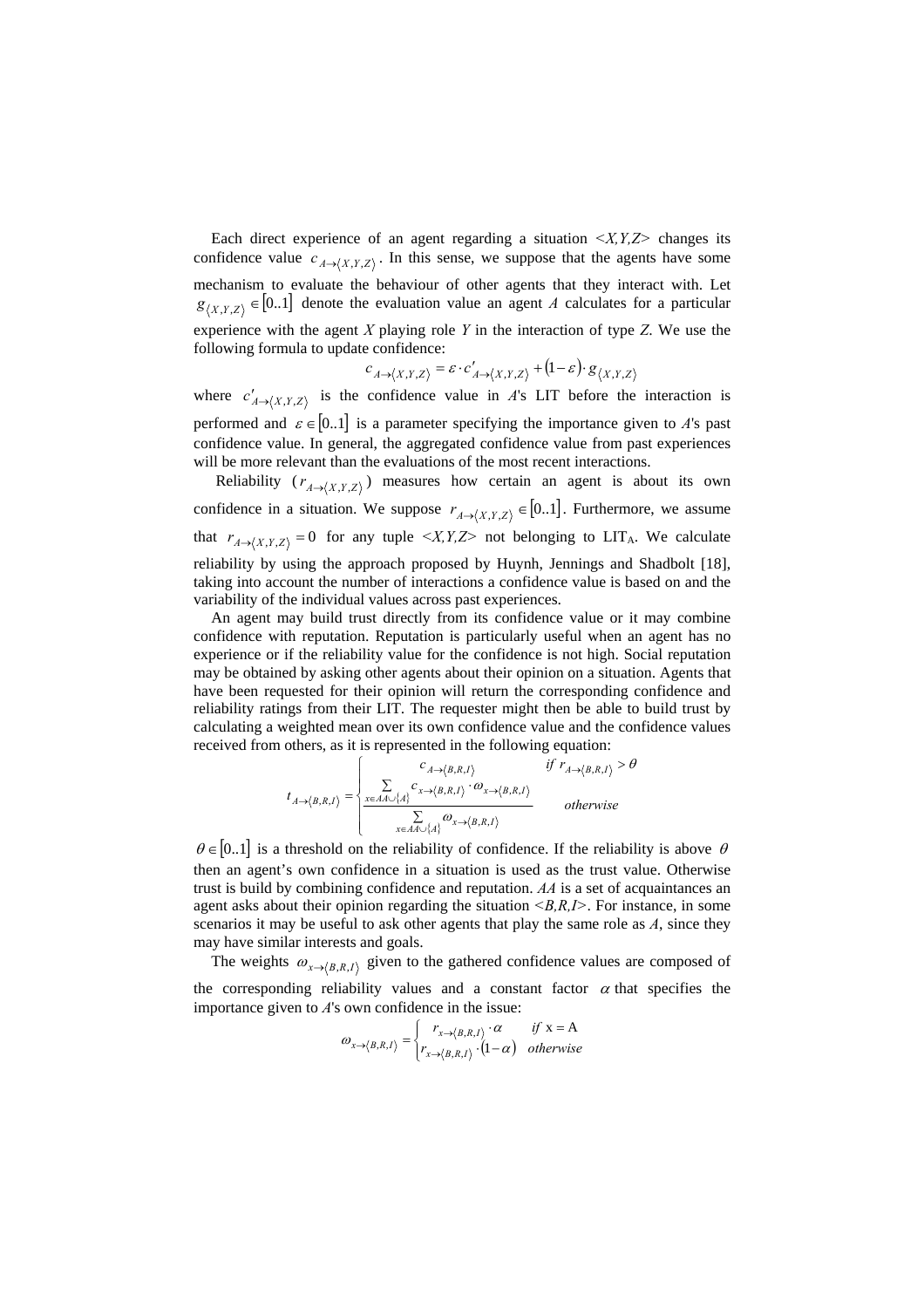Basic trust models as the one outlined before run into problems when no interactions of a specific type have been performed before and, in addition, social reputation is not available or not reliable. In such a situation, information of the organisational structure can be used to determine an approximate degree of trust.

In particular, one approach consists of using the agent/role confidence  $c_{A\rightarrow(B,R,\_)}$ (or the agent confidence  $c_{A\to \langle B,\_\sim\rangle}$ ) as an estimation for  $c_{A\to \langle B,R,I\rangle}$  if agent *A* has no reliable experience about situation  $\langle B, R, I \rangle$ . This approach relies on the hypothesis that, in general, *agents behave in a similar way in all interactions related to the same role*. We argue that, exploiting this idea, the more similar *I'* and *I* are, the more similar the values  $c_{A\rightarrow\langle B,R,I'\rangle}$  and  $c_{A\rightarrow\langle B,R,I'\rangle}$  will be. The same applies to roles.

Taking this assumption further, confidence ratings for similar agent/role/interaction tuples can be accumulated to provide evidence for the trustworthiness of the situation  $\langle B, R, I \rangle$ . Based on this idea, we propose to build trust by taking into account all the past experiences an agent has, focusing on their degree of similarity between organisational concepts, with the situation *<B,R,I>*. In particular, we calculate trust as a weighted mean over all the confidence values an agent has accumulated in its LIT. This is shown in the following equation:

$$
t_{A \to \langle B,R,I \rangle} = \frac{\sum\limits_{\langle X,Y,Z \rangle \in LIT_A} c_{A \to \langle X,Y,Z \rangle} \cdot \omega_{A \to \langle X,Y,Z \rangle}}{\sum\limits_{\langle X,Y,Z \rangle} \omega_{A \to \langle X,Y,Z \rangle}}
$$

 $\omega_{A\rightarrow (X,Y,Z)}$  is the weight given to agent *A*'s confidence on situation *<X,Y,Z*>. The weights combine the confidence reliability with the similarity of the situation *<X,Y,Z>* to the target issue *<B,R,I>* in the following way:

 $\omega_{A\rightarrow\langle X,Y,Z\rangle} = r_{A\rightarrow\langle X,Y,Z\rangle} \cdot sim(\langle X,Y,Z\rangle,\langle B,R,I\rangle)$ 

The similarity function  $sim(\langle X, Y, Z \rangle, \langle B, R, I \rangle)$  is computed as the weighted sum of the similarities of the individual elements (agent, role and interaction) as it is shown in the following equation:

$$
sim(\langle X, Y, Z \rangle, \langle B, R, I \rangle) = \begin{cases} \beta \cdot sim_R(R, Y) + \gamma \cdot sim_I(I, Z) & \text{if } X = B \\ 0 & \text{otherwise} \end{cases}
$$

where  $\sin n_R (R, Y)$ ,  $\sin n_I (I, Z) \in [0..1]$  measures the similarity between roles and interactions, respectively, and  $\beta$  and  $\gamma$  with  $\beta + \gamma = 1$ , are parameters specifying the sensibility regarding the individual similarities.

Role similarities can be inferred from role taxonomies contained in an organisational model. In particular  $\sin R(R, R')$  and can rely on a *distance function*, similar to the one presented in the previous subsection, that estimates the similarity between two roles on the basis of their proximity in the taxonomy. The same holds for  $\sin \frac{1}{I}$   $(I, I')$  when an interaction taxonomy is available in an organisational model [15].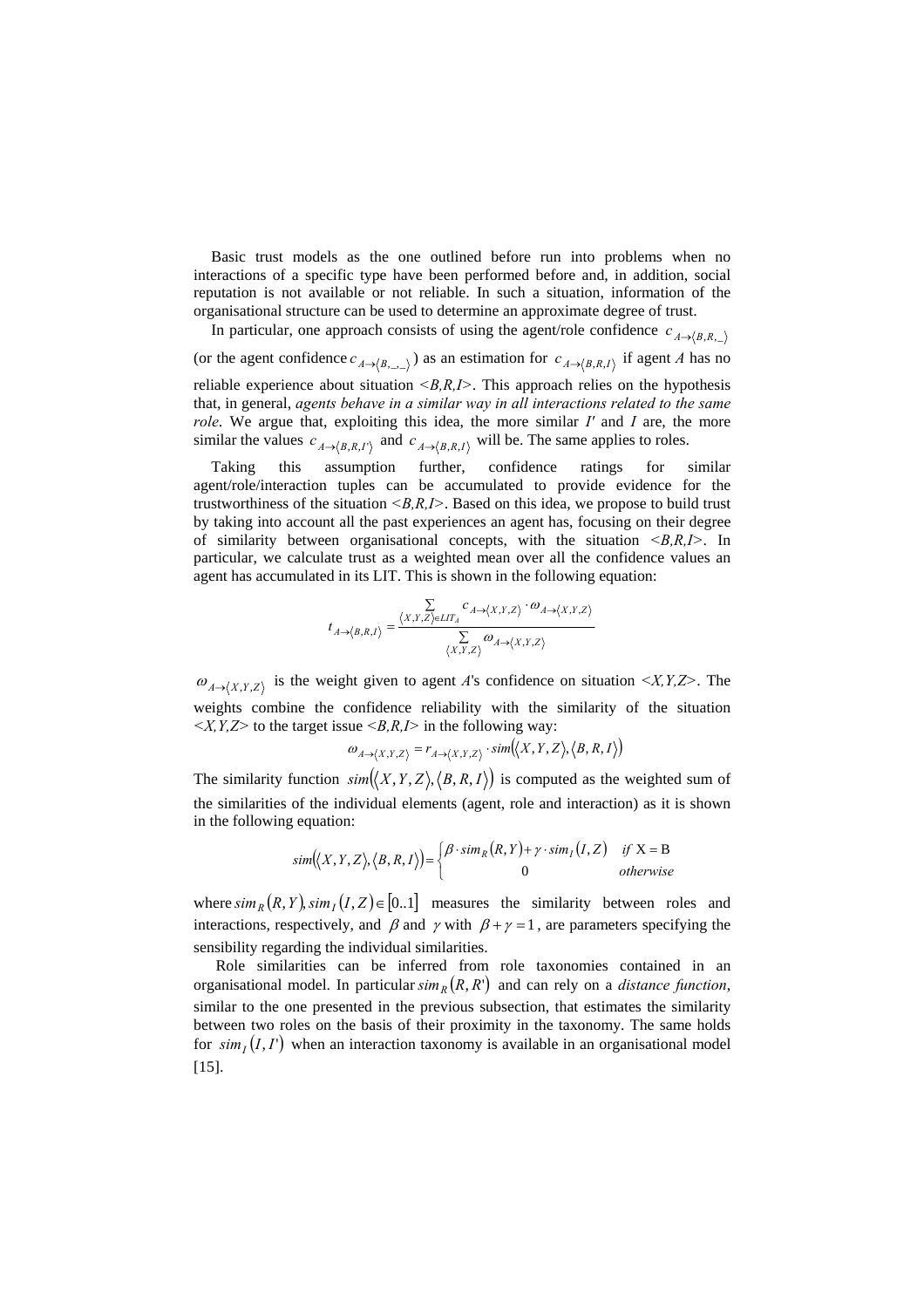Especially if an agent has no reliable experience about a particular agent/role/interaction situation, our organisation-based approach can be used to estimate trust without the necessity to rely on the opinions of other agents. So, role and interaction taxonomies can help making agents that use trust mechanisms less vulnerable to dishonest counterparts, as there is less need to rely on third-party information.

# **4 Discussion**

This paper has presented an overview of different approaches to coordination in the MAS field. It has been argued that the notion of agreement is essential to instil coordination in open distributed systems. Some existing technologies from the field of MAS coordination can be applied to this respect, but others − and in particular semantic technologies – need to be added. To illustrate the types of mechanisms that we envision to be part of a "technology of agreement", we have provided two examples of how techniques from the field of organisations can be used to foster coordination and agreement in open MAS.

We have shown how organisational structures can be used to complement traditional matchmaking mechanisms so as to enhance their performance. We are currently evaluating as to how far more fine-grained quantitative matching techniques can be applied to this respect [13]. Furthermore, we have argued that organisational structures can be used to improve reputation mechanisms in situations where only a limited amount of information regarding previous interactions is available. Current work focuses on how, in turn, the history of interactions can be used to evolve organisational structures [15].

Several research efforts are currently ongoing that may contribute to the development of a "technology of agreement" in one or another way. The attempt to harmonise these efforts, which is currently being carried out at European level, promotes the emergence of a new paradigm for next generation distributed systems based on the notion of *agreement* between computational agents [7].

### **Acknowledgements**

Some ideas reported in this paper draw upon joint with our partners in the framework of a Spanish national project on "Agreement Technology". This work was partially supported by the Autonomous Region of Madrid, grant URJC-CM-2006-CET-0300, and by the Spanish Ministry of Science and Innovation, grants TIN2006-14630-C03- 02 and CSD2007-00022 (CONSOLIDER-INGENIO 2010).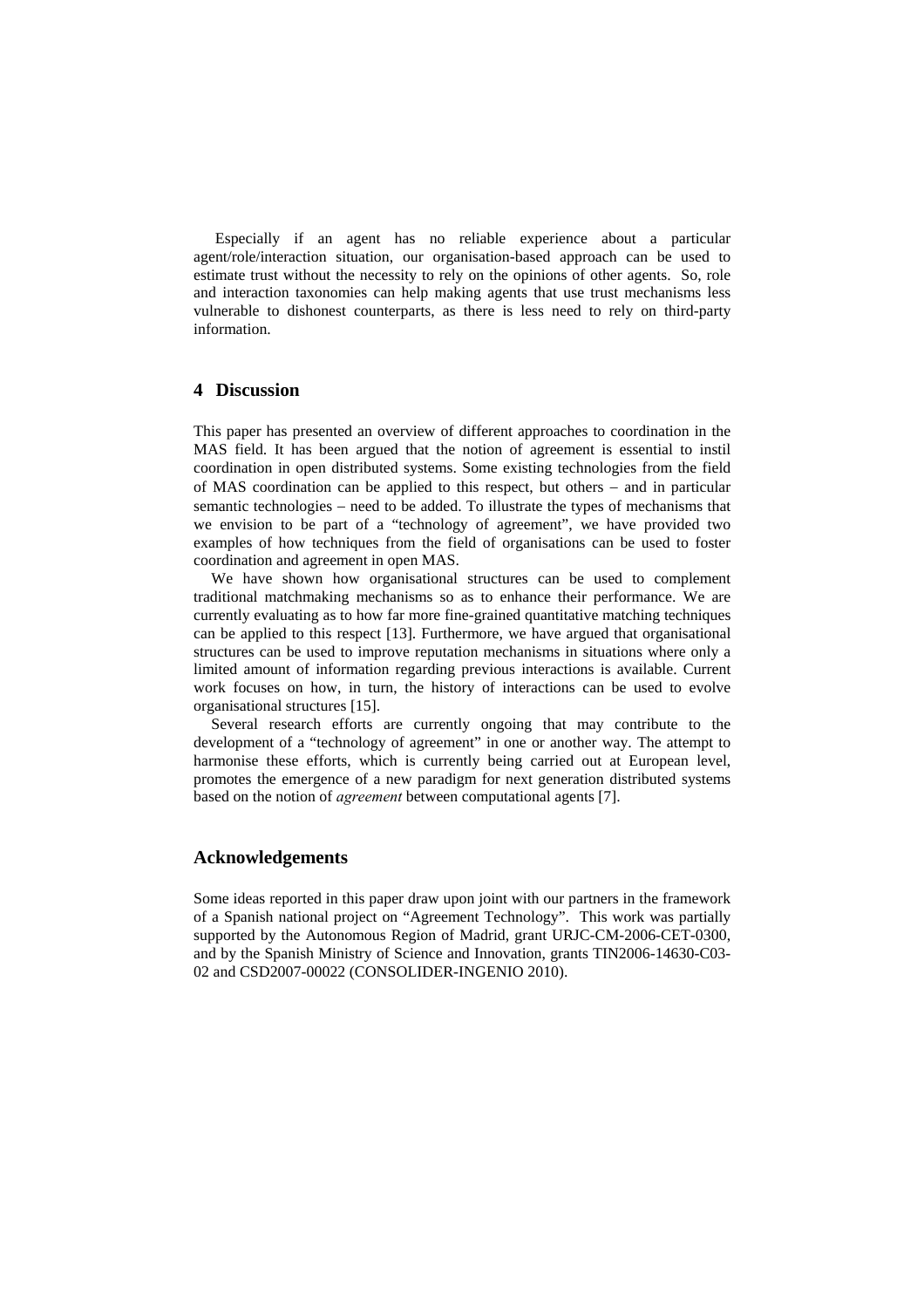### **References**

- [1] Agreement Technologies project homepage. http://www.agreement-technologies.org/
- [2] Amgoud, L.; Dimopolous, Y.; Moraitis,P. (2007) : A unified and general framework for argumentation-based negotiation. Proc. 6th Int. Joint Conference on Autonomous Agents and Multi-Agents Systems, (AAMAS'2007). IFAAMAS, pages 963-970
- [3] Argente, E.; Julian, V.; and Botti, V. (2006): Multi-Agent System Development based on Organizations. Elec. Notes in Theoretical Computer Science Vol. 150 No. 3, pages 55-71
- [4] Atienza, M.; Schorlemmer, M. (2008): I-SSA Interaction-situated Semantic Alignment. To appear in: Proc Int. Conf. on Cooperative Information Systems (CoopIS-2008)
- [5] Busi, N.; Ciancarini, P.; Gorrieri, R.; Zavattaro, G. (2001): Coordination Models − A Guided Tour. Coordination of Internet Agents: Models, Technologies, and Applications (Omicini et al., eds.). Springer-Verlag, pages 6–24
- [6] Caminada, M.; Amgoud, L. (2007): On the evaluation of argumentation formalisms. Artificial Intelligence Journal, V.171 (5-6). Elsevier, pages 286-310.
- [7] COST Act. IC0801. http://www.cost.esf.org/index.php?id=110&action\_number=IC0801
- [8] Decker, K. (1996). TAEMS: A Framework for Environment Centered Analysis and Design of Coordination Mechanisms. Foundations of Distributed Artificial Intelligence (O'Hare and Jennings, eds.). John Wiley and Sons
- [9] Durfee, E. (2001): Distributed Problem Solving and Planning. Multiagent Systems and Applications (Luck y otros, editores), LNAI 2086. Springer, pages 118-149
- [10] Esteva, M; Rosell, B.; Rodríguez-Aguilar, J.A.; Arcos, J.Ll. (2004): AMELI − An agentbased middleware for electronic institutions. Proc. Int. Joint Conference on Autonomous Agents and Multiagent Systems (AAMAS-2004). ACM Press, pages 236-243
- [11] Ferber, J.; Gutknecht, O.; Fabien, M. (2003): From Agents to Organizations − An Organizational View of Multi-agent Systems. Agent-Oriented Software Engineering IV (Giorgini, Müller, AND Odell, eds.), LNCS 2935. Springer, pages 214-230
- [12] Fernández, A.; Ossowski, S. (2008). Exploiting Organisational Information for Service Coordination in Multiagent Systems. Proc. of the Int. Conf. on Autonomous Agents and Multiagent Systems (AAMAS-2008). IFAAMAS, pages 257-264
- [13] Fernández, A.; Polleres, A.; Ossowski, S. (2007). Towards Fine-grained Service Matchmaking by Using Concept Similarity. Workshop on Service Matchmaking and Resource Retrieval in the Semantic Web (SMR2) (Di Noia et al., eds.). CEUR Workshop Proceedings Vol. 243, pages 31-34
- [14] Gaertner, D.; García-Camino, A.; Noriega, P.; Rodríguez-Aguilar, J.A.; Vasconcelos, W. (2007): Distributed norm management in regulated multiagent systems. Proc. Int. Joint Conference on Autonomous Agents and Multiagent Systems (AAMAS-2007). IFAAMAS, pages 624-631
- [15] Hermoso, R.; Centeno, R.; Billhardt, H.; Ossowski, S. (2008). Extending Virtual Organizations to improve trust mechanisms (Short Paper). Proc. Int. Conf. on Autonomous Agents and Multiagent Systems (AAMAS-2008). IFAAMAS, pages 1489-1492
- [16] Hubner, J.; Sichman, J.; Boissier , O. (2006). Developing organised multiagent systems using the MOISE+ model: programming issues at the system and agent levels. Int. Journal of Agent-Oriented Software Engineering, Vol.1, No.3/4. Inderscience, pages 370-395
- [17] Huynh, T.D.; Jennings, N.R.; Shadbolt N. (2004) FIRE: An integrated trust and reputation model for open multi-agent systems. In Proceedings of the 16th European Conference on Artificial Intelligence (ECAI), pages 18-22